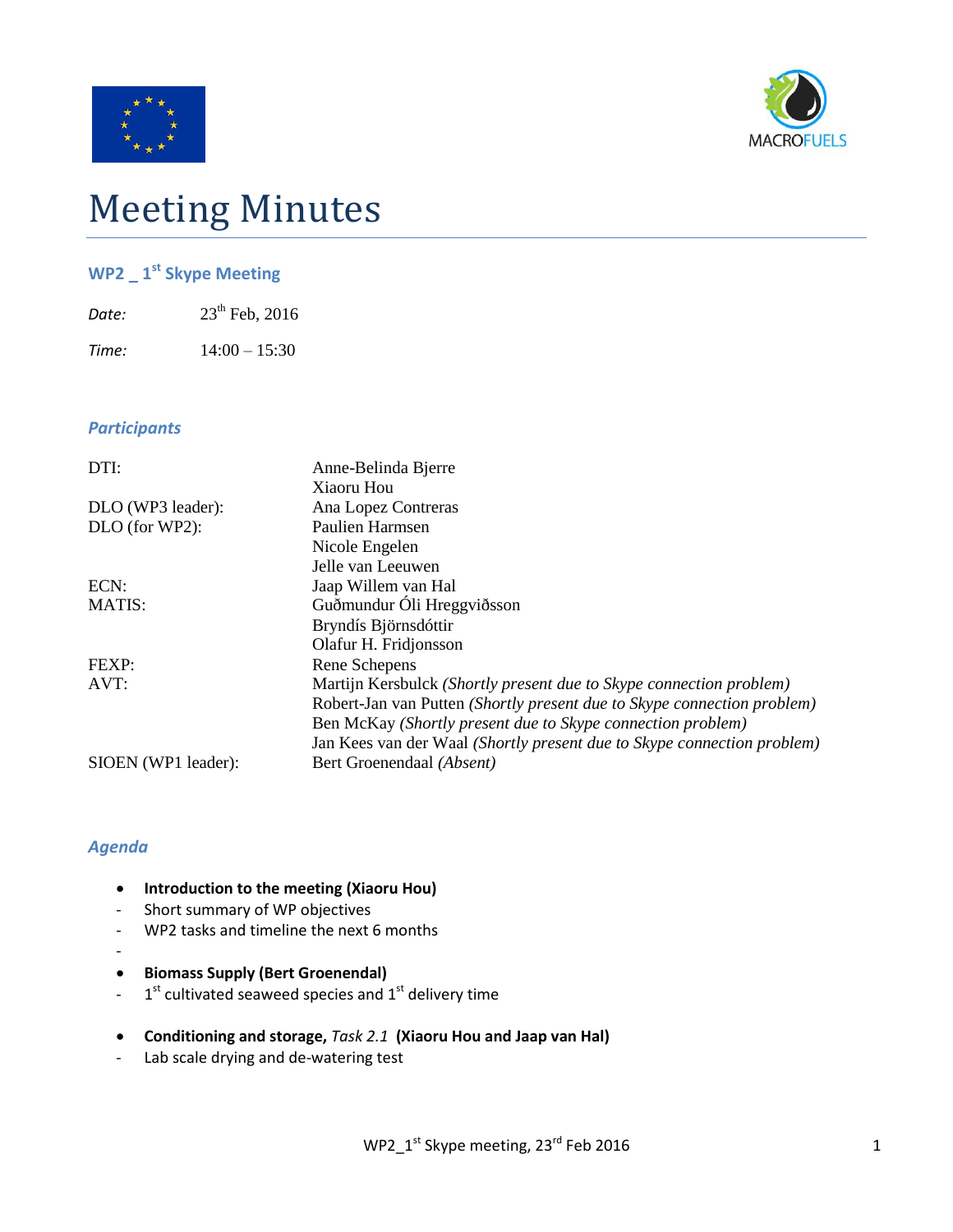



- Seaweed biomass species and quantity
- **Enzyme pretreatment,** *Task 2.3* **(Guðmundur Óli Hreggviðsson and Xiaoru Hou)**
- Seaweed biomass species and quantity
- Type of enzymes
- Tests of recombinant and commercial enzymes
- **Mild chemical treatment,** *Task 2.4* **(Jaap Van Hal, Paulien Harmsen, Martijn Kersbulck, and Ana Lopez Contreras)**
	- Seaweed biomass species and quantity (Jaap, Paulien, Martijn Kersbulck)
	- Required amount of hydrolysate from WP3 and WP4 (Ana, Jaap)
- **Ensiling treatment,** *Task 2.2* **(Xiaoru Hou and Rene Schepens)**
- DTI and FEX's roles in this task
- Seaweed biomass species and quantity
- **Etc.**
- **Next meeting**

#### *Minutes*

#### **1. Objective of WP2 and purpose of the meeting**

The main objective of WP2 is to develop methods for seaweed storage and pretreatment, as well as to provide substrates to WP3 and WP4 for further conversion. WP2 will officially start from March 2016 and this 1<sup>st</sup> WP2 Skype meeting is aimed to clarify the biomass supply and delivery demand for WP2, and to discuss the WP2 tasks and partners' roles in the following 4-6 months.

#### **2. Biomass supply (WP1 status)**

As WP1 leader Bert was unable to participate the meeting, Jaap gave a brief introduction of the WP1 status. Several seaweed species have been seeded and deployed. 100~200 kg FW Brown seaweed *Saccharina* and *Alaria* is firstly expected to be harvested in April~June. *Fucus* harvest can also be expected in the end of May. Green seaweed *Ulva* and red seaweed *Palmaria* and *Gracilaria* harvest is expected to be after summer.

#### **3. Conditioning and storage**

DTI and ECN are the involved partners for Task 2.1 (conditioning and storage technologies for freshly harvested macro-algae).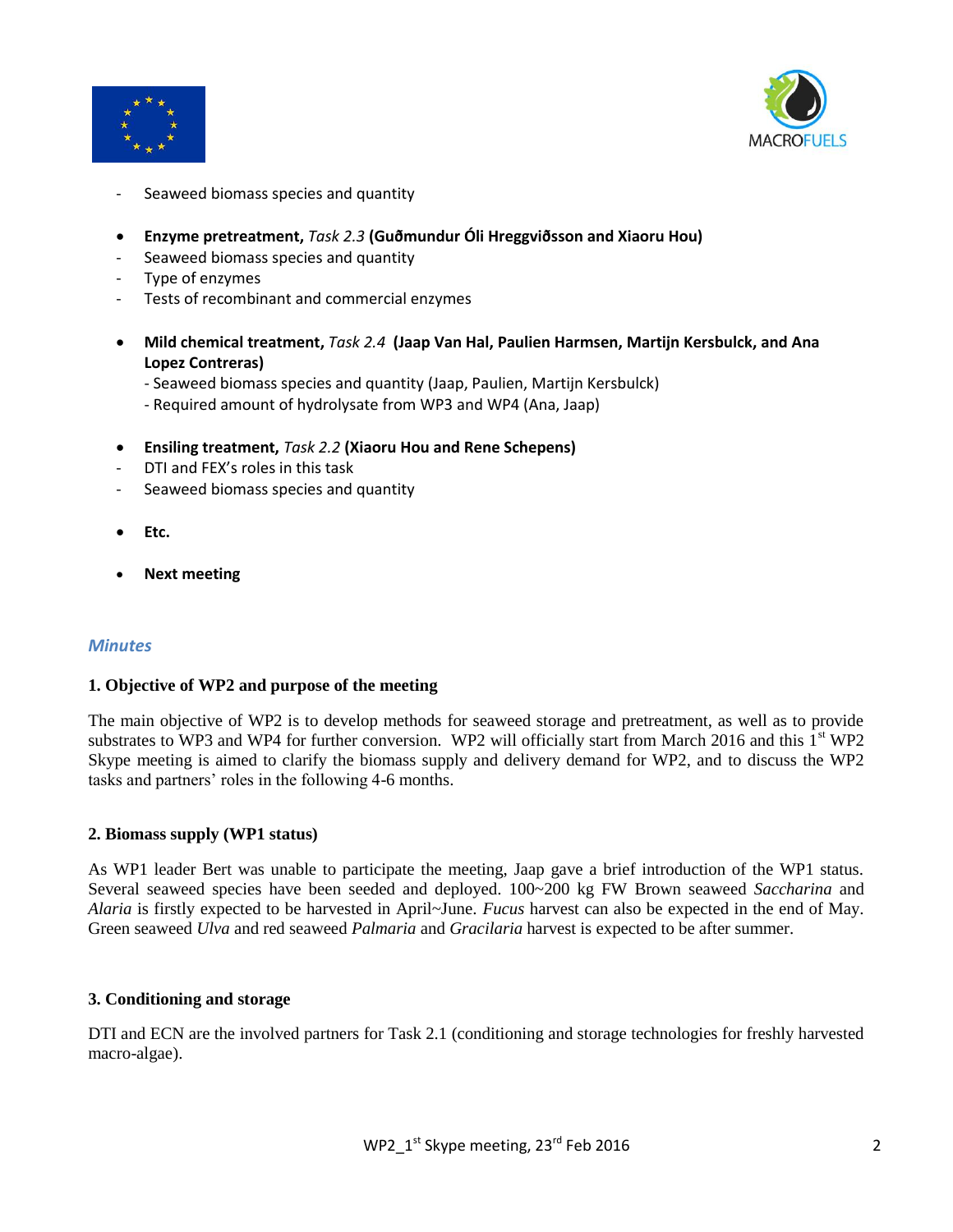



DTI will do the lab-scale test of screw pressing, and ECN will do the lab-scale test of drying (e.g. at several different temperatures). The investigation focus will be on the sugar loss.

This task (Task 2.1) will start as soon as the earliest batch of seaweed biomass is harvested i.e. start on *Saccharina* and *Alaria* in spring, due to that the conditioning and storage is the 1<sup>st</sup> step for handling seaweed after harvesting. The seaweed biomass needs to be delivered as fresh frozen.

DTI and ECN will deliver a small report with results and protocols on December 2016, since the results of this investigation are the components of the milestone MS3 "Safe storage method of macroalgae, with less than 5% sugar loss".

The information of requested seaweed species, amount and delivery form from DTI and ECN will be collected in the excel sheet of "MacroFuels\_seaweed request\_compiled", and Xiaoru will send the completed list to WP1.

#### **4. Enzymatic pretreatment**

Matis, DTI and DLO the involved partners of Task 2.3 enzymatic hydrolysis of macroalgal polysaccharides.

Matis will be mainly responsible for producing enzymes. DTI will be mainly responsible for comparing the produced recombinant enzymes and commercial enzymes for hydrolyzing seaweed biomass. DLO will be responsible for upscaling the enzymatic hydrolysis process.

For starting up, Matis will produce laminarinase(s), alginate lyases and xylanase. The produced laminarinase(s) and alginate lyases will be tested on *Saccharina latissima* when this seaweed biomass is received (in April-June, as expected). Produced Xylanases will be tested on red seaweed species e.g. *Palmaria* later after summer when this seaweed biomass is obtained. All the seaweed biomass before hydrolysis should be dried and milled. DTI will send dried and milled samples to Matis, to ensure exactly the same minor pretreatment of seaweed biomass between Matis and DTI.

DTI will compare the enzymatic hydrolysis efficiency of the correspondent commercial enzymes i.e. laminarinase, alginate lyase, and xylanases on exactly the same seaweed biomass i.e. starting on testing commercial laminarinases and alginate lyase working on the dried and milled *Saccharina latissima* (in April-June, as expected) and later on testing commercial xylanases on the dried and milled red seaweed species e.g. *Palmaria* after summer when this seaweed biomass is obtained. Galactan (from *Gracilaria*) hydrolysis by commercial galactanase will also be tested.

DLO will work on the upscaling process for providing the fermentation substrate to ABE fermentation in WP3. Such upscaling process will be based on the results from Task 2.3.1 i.e. DLO's upscaling test will wait until DLO are informed by the results and protocols from Matis and DTI. For starting up the upscaling trial, DLO will first focus on *Saccharina latissima*.

Since DTI and DLO are both involved in producing enzymatic hydrolysed substrate in WP2 and fermentation in WP3 (e. g. DTI will do the ethanol fermentation and DLO will do the ABE fermentation), DTI and DLO will each take their own responsiblity for providing the necessary hydrolyzed substrate for their own tasks in WP3.

DTI will contact Novozymes A/S for possible commercial enzymes supply. If the commercial enzymes can be provided by Novozymes A/S, DTI will be responsible for distributing the required enzymes to DTI and DLO.